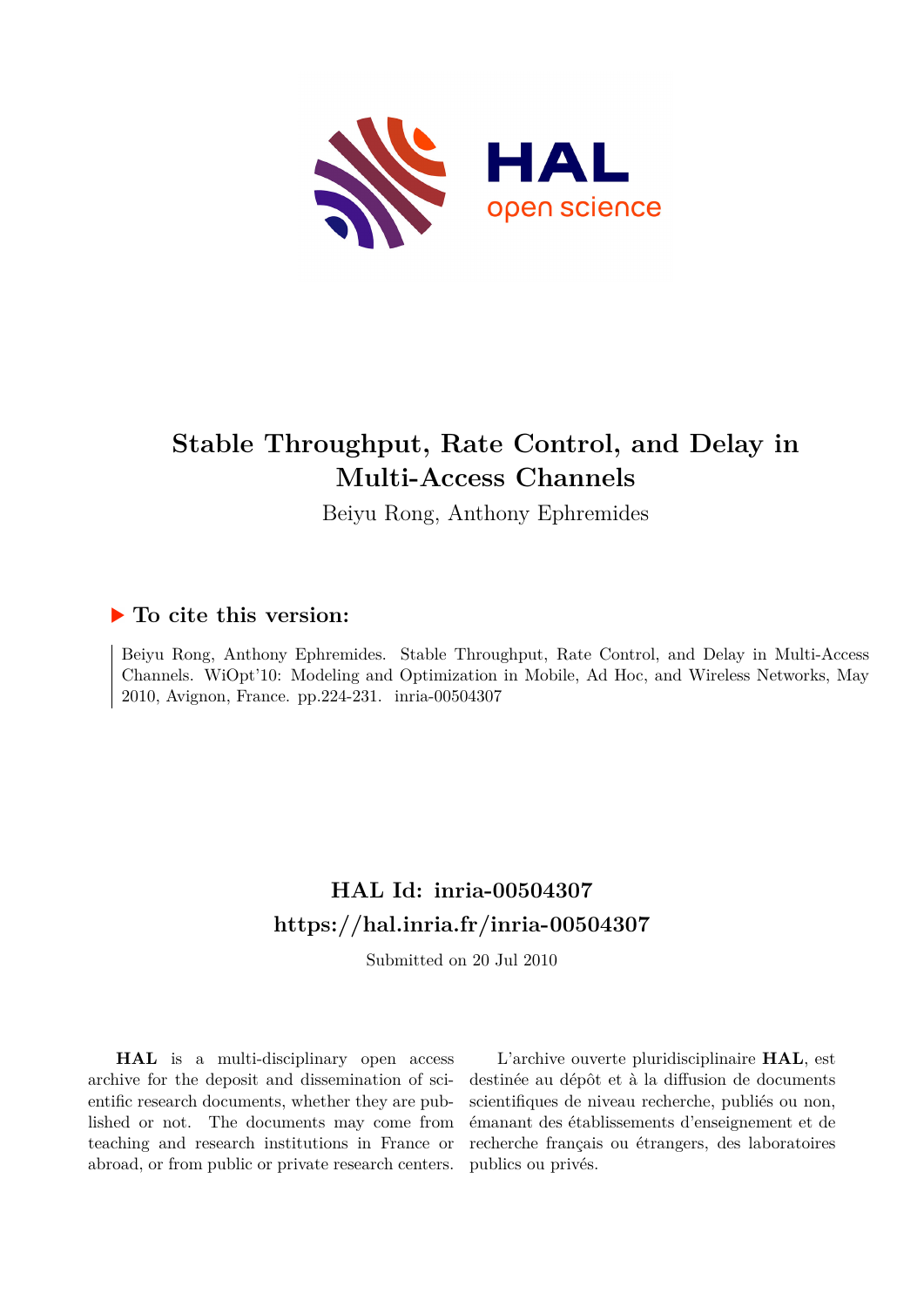# Stable Throughput, Rate Control, and Delay in Multi-Access Channels

Beiyu Rong Anthony Ephremides Department of Electrical and Computer Engineering University of Maryland, College Park, MD 20742 *byrong@umd.edu etony@umd.edu*

*Abstract***—In this paper, we investigate the stability and delay issues of a two-user multi-access channel at the bit level. The two users, have the option to transmit at a higher rate (measured in bits/slot) separately, or to transmit simultaneously but at a lower rate because of the interference caused by concurrent transmissions. Source burstiness is considered by modeling random arrivals at the users, and the stability region in terms of bits/slot is derived. Further, we determine the condition under which the maximum stability region is achieved when both users transmit with probability 1 if they are backlogged; in this case, the stability region is shown to be coordinate convex. Then, under such condition for a convex stability region, we study the minimum delivery time problem where each user is given at the beginning some amount of data for the destination. For any initial queue size vector, we explicitly characterize the optimal rate allocation policy that empties the two users' queues within the shortest time.**

#### I. INTRODUCTION

The role of medium access control has significant impact in wireless networks, as the communication over wireless channels is affected by a lot of factors, such as the transmitting power, distance, target bit error rate, as well as interference from other transmitters. As such, the studies of wireless multi-access system, in which multiple users contend for the common channel, become interesting and crucial components for the basic understanding of the behavior of wireless networks.

The classical networking-theoretic approach in multiaccess channels rests on the packet level, which handles the communication unit as *packet*, regardless of the content inside a packet. To do this, the physical layer properties which include the effects of fading, attenuation and interference are abstracted into a simple packeterasure channel model: the transmission is considered to be successful with a certain probability, and unsuccessful otherwise. Then the performance measures of interest are the packet throughput, packet delay, etc. However, packets cannot be treated separately from the internal bits. If a packet contains more bits and hence is transmitted at a higher data rate, the successful reception probability of that packet is relatively low; on the other hand, higher packet throughput can be achieved by lowering the data rate. Therefore, it is more appropriate and accurate to consider the problem at the *bit* level, and evaluate the performance metrics such as bit throughput and bit delay. There have been several papers in the literature which investigate the problem of rate allocation in multi-access channels, with the objective to maximize the throughput or minimize the average delay [1]- [4]. However, those works are subject to a couple of limitations. First, their channel model is restricted to additive white Gaussian noise multiple access channel only, whose capacity region has a polymatroidal structure which is essential for their proof of optimality. Second, in those works, the transmission rates assigned to the users are selected from the Shannon capacity region, and the optimal rate policy is shown to be operated on the boundary of the capacity region. However, The Gaussian capacity region is obtained when we assume the availability of infinite number of source bits at the transmitters, which may not hold under the assumption of bursty arrivals. In addition, the rates on the boundary are asymptotically achievable when the codeword length approaches infinity, thus, such rates cannot be achieved with finite-length codeword transmitted in a finite time slot. And the infinite-length codeword implies infinite delay, which makes the delay minimization problem questionable.

In this paper, we first investigate the stability issue of a multi-access channel consisting of two users and a common destination. In each slot, information bits arrive at the two users independently according to some stationary processes. Due to the difficulty and cost of global coordination in the wireless environment, here, each user, if it is backlogged, decides to transmit with some probability independently of any other event. Then, the transmission rates are selected from a finite, discrete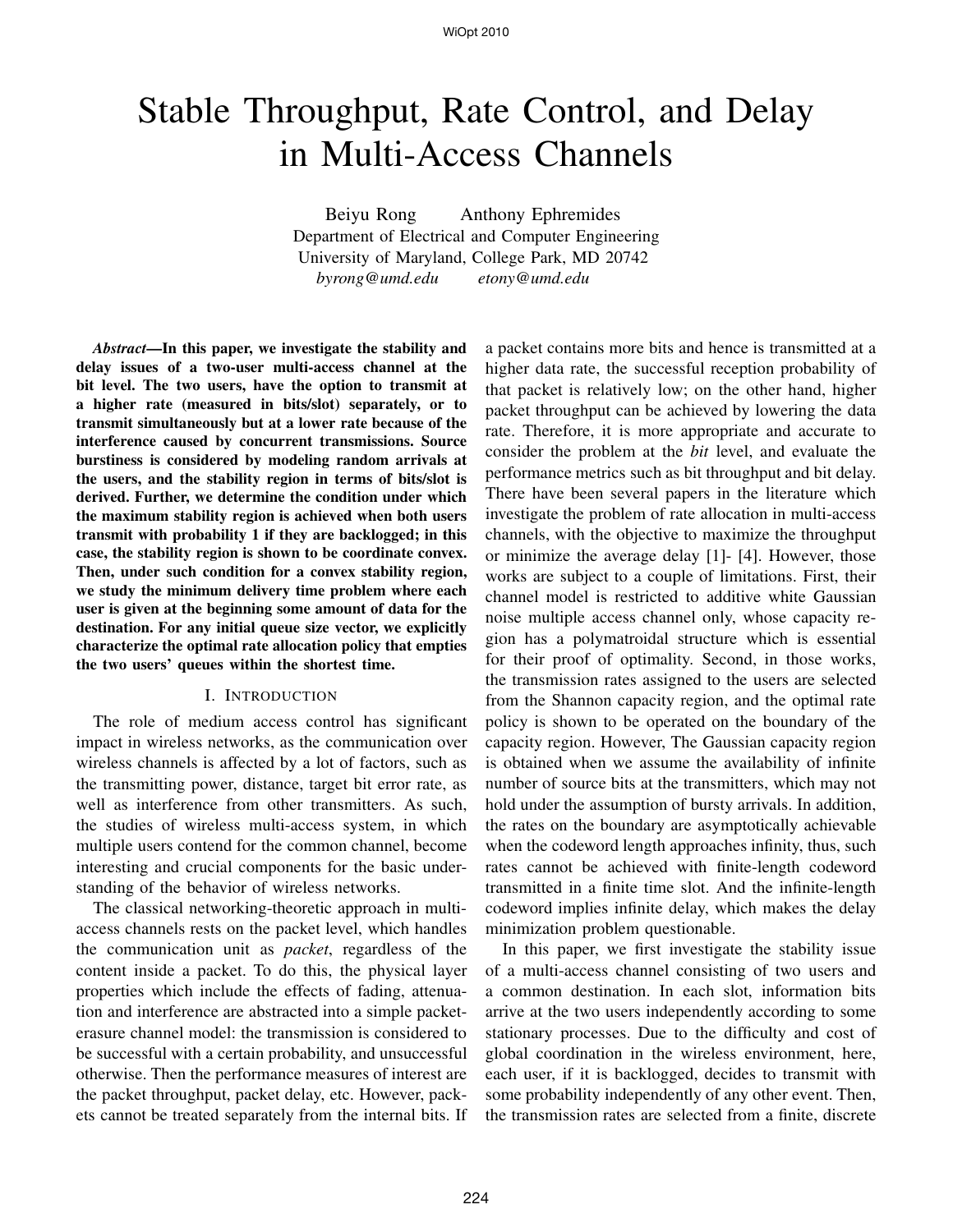set, such that the allocated rates are feasible according to the action of both users. The feasible rate set can be derived from any channel model, and is not restricted to the Gaussian channel only. Basically, if only one user decides to transmit, the channel is able to support higher transmission rate; otherwise, if both users decide to transmit together in a time slot, the supportable data rate from each user must be lowered in order to combat interference and ensure successful reception at the destination. By doing this, we require that the users exchange the information about whether they will transmit or remain idle; considering that such coordination requires only one bit from each user (active or idle), we justify the implementation of this partially distributed rate allocation scheme. Under these assumptions, we explicitly characterize the stability region (in bits/slot) of this multi-access system. The stability region is defined as the set of all arrival rates for which there exist transmission probabilities such that all queues in the network remain finite<sup>1</sup>. Consequently, the structure property of the stability region is discussed, and we determine the necessary and sufficient condition under which the stability region is coordinate convex. In this case, the optimal policy for attaining the maximum achievable stability region is shown to be the rate allocation policy with transmission probability one for both users. According to our model, the stability region is the union of all stabilizable arrival rates under some transmission probabilities. Hence, we *define* a policy to be optimal if it can stabilize all arrival rates that are stabilizable with some transmission policy; and the stability region of the optimal policy, which is indeed the entire stability region, is also referred to as the maximum stability region in this paper.

In the second part of this paper, we focus our attention on the delay performance. We look into the case where the users are initially given a certain amount of data to be delivered to the destination, and there are no more arrivals. We are interested in characterizing the optimal policy that drains the two users' queues using the minimum time. Under the same condition for the stability region being convex, the optimal policy is shown to have similar structure as the policy investigated in [6], [7] for the Gaussian broadcast channels, and is the one that empties the two queues with the same expected time.

The rest of this paper is organized as follows: Section II describes the network model. Section III characterizes the stability region of the investigated multiaccess channel in terms of bits/slot, followed by the



Fig. 1. The multi-access channel with two users  $S_1$ ,  $S_2$ , and a common destination D.

condition under which the stability region is convex. Section IV provides the policy that delivers all bits in the system within the shortest time. Finally section V concludes the paper.

#### II. NETWORK MODEL

We consider throughout this paper the wireless multiaccess channel as shown in Fig. 1. Two users,  $S_1$  and  $S_2$ , unicast traffic to the common destination  $D$ . We assume slotted system with a normalized slot duration. Different from the packet-based approach in most work at the network layer, which assumes the transmission of one packet in a time slot, here, we take into account the bitnature of the packet content. As such, we model that each user, if it transmits, will transmit a finite number of bits. Generally, the transmission rates can be chosen from a continuous set; but for simplifying the analysis, we assume that user  $S_i$  ( $i \in \{1,2\}$ ) is allowed to transmit with one of the two rates:  $R_i$  and  $r_i$ . The rates are chosen such that  $R_i$  is the maximum supportable rate  $S_i$  can transmit to D without the presence of  $S_{\bar{i}}$ 's transmission ( $\bar{i}$  denotes the complementary of *i*); and  $r_i$  is the maximum rate  $S_i$ can transmit if both users transmit simultaneously. Due to the interference caused by concurrent transmissions, the supportable rate under single transmission must be greater than the supportable rate under simultaneous transmissions. That is,  $R_i > r_i$ , for  $i = 1, 2$ . These rates depend on various parameters such as the received power, tolerable bit error rate, as well as the coding and decoding mechanisms. For example, the rate can be defined as some increasing function of the received Signal-to-Interference-Noise Ratio (SINR) as in [8]. In some papers, the rate is represented by the Shannon capacity rate  $log_2(1 + SINR)$ . As we have commented in Section I, although this approach based on Shannon capacity is widely used for the rate control problem, its validity is questionable. However, the actual choices for the transmission rates won't affect our analysis.

We would like to remark that our model is very general since we do not restrict it to any specific channel model (e.g., additive Gaussian multiple-access channel);

<sup>&</sup>lt;sup>1</sup>The strict definition of queueing stability is provided in [5].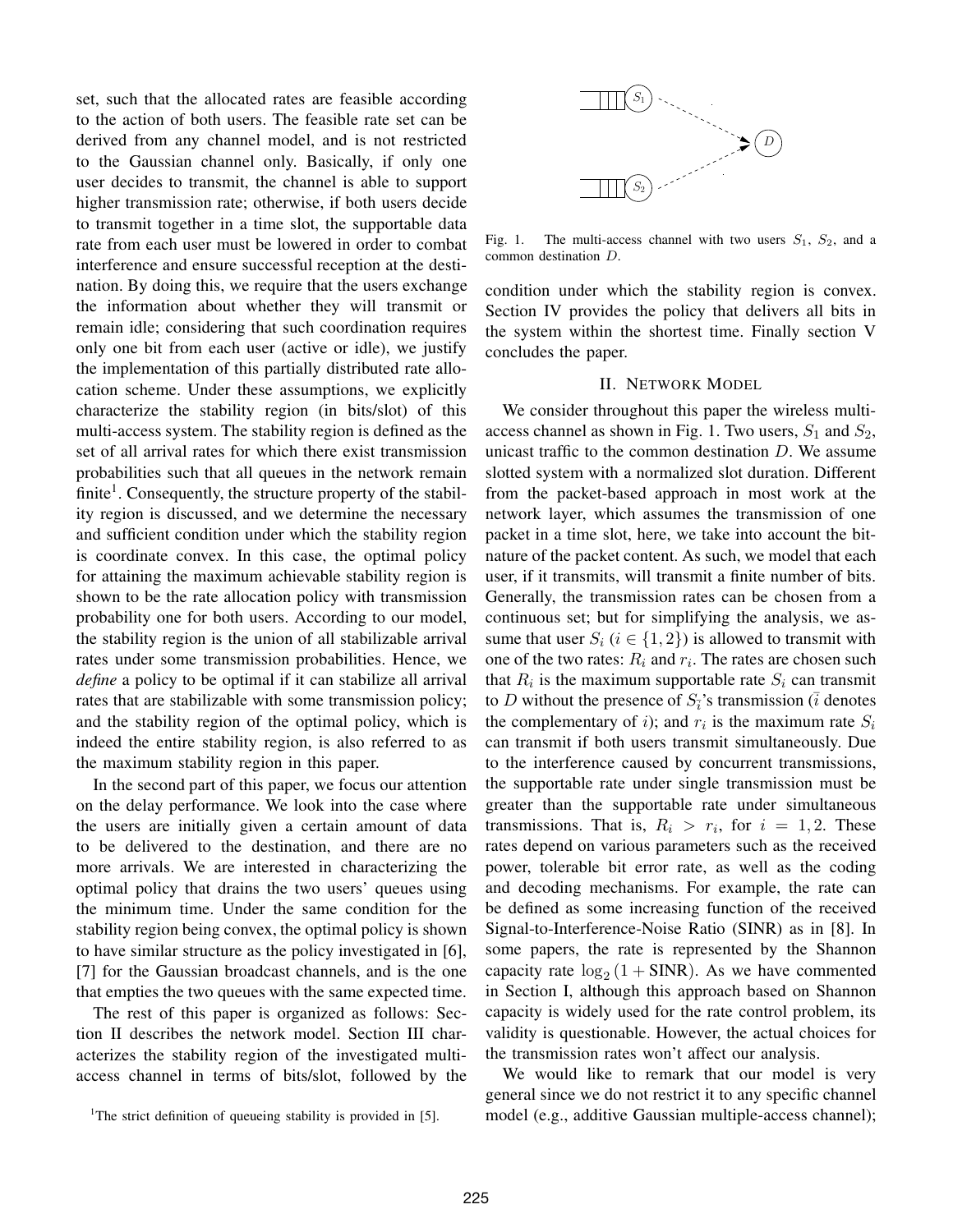all rates chosen following the principle described above are included in our model. In addition, we incorporate the physical layer properties into the network-layer studies by considering more realistic physical channel model than the packet model.

In each time slot, bits arrive at the two users according to some stationary random processes, and are queued for transmission. The arrival processes are independent from user to user, and are i.i.d. over slots. Denote by  $q_1[n]$ and  $q_2[n]$  the number of bits in the queues at  $S_1$  and  $S_2$ respectively, at the beginning of time slot  $n$ . Instead of a centralized scheduling like TDMA or a fully distributed random access scheme, here, we consider a class of transmission policy that is partially distributed with some coordination. The transmission policy is distributed as each user decides to transmit with some probability if it is backlogged, independent of the other user's action. Then, users communicate over a control subchannel exchanging the information whether they decide to transmit or not; according to the action of the other user, each user selects the maximum supportable rate it can transmit.

At each time slot  $n$ , the transmission policy is described as follows:

- If  $q_i[n] > 0$ , user  $S_i$  decides to transmit with probability  $p_i$ ; if  $q_i[n] = 0$ ,  $S_i$  has to be idle with probability 1.
- If both users are backlogged and decide to transmit, by exchanging the information they know that they both will transmit, so each user  $S_i$  ( $i \in \{1,2\}$ ) selects the rate  $r_i$  to transmit, as  $r_i$  is the maximum supportable rate when they are transmitting simultaneously.
- If only one of the users, say user  $S_i$ , decides to transmit, it transmits with rate  $R_i$ .

We note that the control information shared by the two users requires only one bit from each side (transmit or idle), and hence, the overhead incurred by this type of coordination is negligible. Defined in this way, we see that in each time slot, there are three possible allocation rate pairs:  $(R_1, 0)$ ,  $(r_1, r_2)$  and  $(0, R_2)$ , according to the queue state and the action chosen by the two users.

#### III. STABILITY REGION

As defined by the transmission policy, user  $S_i$  decides to transmit with probability  $p_i$  if it is backlogged, and the feasible transmission rate will depend on both users' actions. That is to say, the departure process from one user's queue depends on the action of the other user. Further, the action of the user depends on the queue state: if a user is empty, it will not transmit; but if it is nonempty, it will transmit with some probability. Therefore, the queues at  $S_1$  and  $S_2$  interact in a complicated manner which makes the stability analysis extremely difficult. Indeed, the stability region for a slotted random multiple access channel has been solved for the two-user case only; the closure of the stability region remains an open problem for the system with more than two users.

For the reason to be able to derive analytical result, we restrict our analysis to the scenario with two users. As a means for bypassing the difficulty and characterizing the stability region, the stochastic dominance approach was introduced in [9] to decouple the users' queues; then for each single queue, Loynes' Theorem [5] can be applied to determine stability conditions. We will utilize these tools in the context of our bit-level multiple access channel model; the main result is provided in the following theorem.

*Theorem 1:* Denote by  $\lambda_1$ ,  $\lambda_2$  the average arrival rates to the users  $S_1$  and  $S_2$  respectively, measured in bits per slot. The stability region of the investigated multi-access channel is given by:

$$
\Re = \bigcup_{(p_1, p_2) \in [0, 1]^2} \left( \Re_1(p_1, p_2) \bigcup \Re_2(p_1, p_2) \right) \tag{1}
$$

 $\mathcal{L}$ 

 $\mathcal{L}$ 

where

$$
\mathfrak{R}_1(p_1, p_2) = \begin{cases}\n(\lambda_1, \lambda_2) : \begin{array}{l}\n\lambda_1 < p_1 R_1 - \frac{p_1(R_1 - r_1)}{R_2 - p_1(R_2 - r_2)} \lambda_2 \\
\lambda_2 < p_2 R_2 - p_1 p_2(R_2 - r_2)\n\end{array}\n\end{cases}
$$
\n
$$
\mathfrak{R}_2(p_1, p_2) = \begin{cases}\n(\lambda_1, \lambda_2) : \begin{array}{l}\n\lambda_1 < p_1 R_1 - p_1 p_2(R_1 - r_1) \\
\lambda_2 < p_2 R_2 - \frac{p_2(R_2 - r_2)}{R_1 - p_2(R_1 - r_1)} \lambda_1\n\end{array}\n\end{cases}
$$
\n(3)

and  $(p_1, p_2) \in [0, 1]^2$  is the transmission probability pair. *Proof:* See Appendix A.

*Lemma 1:* By varying the transmission probabilities  $(p_1, p_2)$  over  $[0, 1]^2$ , the closed form of the stability region for a general channel model takes the following form:

 $\Re = \mathcal{L}_1 \bigcup \mathcal{L}_2 \bigcup \mathcal{L}_3$  (4)

where

$$
\mathcal{L}_1 = \left\{ (\lambda_1, \lambda_2) : \lambda_2 < R_2 - \frac{(R_2 - r_2)\lambda_1}{r_1}, \quad \text{for } \lambda_1 \in \left[ 0, \frac{r_1^2 \cdot R_2}{R_1(R_2 - r_2)} \right] \right\} \tag{5}
$$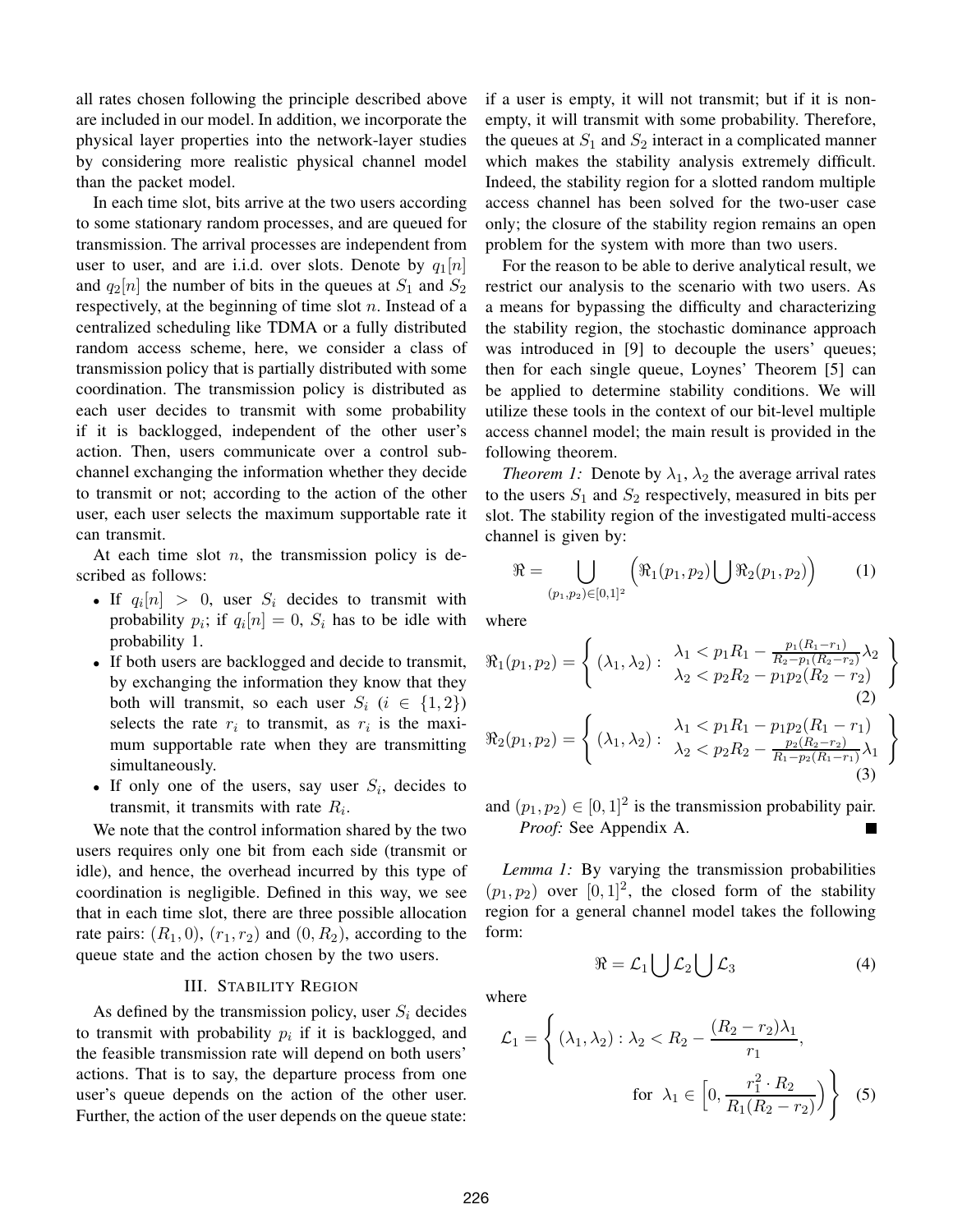$$
\mathcal{L}_2 = \left\{ (\lambda_1, \lambda_2) : \sqrt{\frac{(R_2 - r_2)\lambda_1}{R_1 R_2}} + \sqrt{\frac{(R_1 - r_1)\lambda_2}{R_1 R_2}} < 1, \right\}
$$
  
for  $\lambda_1 \in \left[ \frac{r_1^2 \cdot R_2}{R_1 (R_2 - r_2)}, \frac{R_1 (R_2 - r_2)}{R_2} \right) \right\}$  (6)

$$
\mathcal{L}_3 = \left\{ (\lambda_1, \lambda_2) : \lambda_2 < \frac{R_1 r_2}{R_1 - r_1} - \frac{r_2 \lambda_1}{R_1 - r_1}, \text{for } \lambda_1 \in \left[ \frac{R_1 (R_2 - r_2)}{R_2}, R_1 \right) \right\} (7)
$$

*Proof:* See Appendix B.

In general, the stability region is bounded by straight lines in some part, and bounded by a strictly convex function in the remaining part. As a direct result from the proof of Lemma 1, a special case for which the stability region is coordinate convex is stated in the following lemma.

*Lemma 2:* If and only if

$$
\frac{r_1}{R_1} + \frac{r_2}{R_2} \ge 1\tag{8}
$$

the optimal transmission probability pair for maximizing the stability region is  $(p_1^*)$  $\hat{p}_1^*, p_2^*$  = (1, 1). The resulting stability region is coordinate convex, and is given by:

$$
\Re = \mathcal{I}_1 \bigcup \mathcal{I}_2 \tag{9}
$$

where

$$
\mathcal{I}_1 = \left\{ (\lambda_1, \lambda_2) : \lambda_2 < R_2 - \frac{(R_2 - r_2)\lambda_1}{r_1}, \quad \text{for} \quad \lambda_1 \in [0, r_1) \right\} \tag{10}
$$

$$
\mathcal{I}_2 = \left\{ (\lambda_1, \lambda_2) : \lambda_2 < \frac{R_1 r_2}{R_1 - r_1} - \frac{r_2 \lambda_1}{R_1 - r_1}, \text{for } \lambda_1 \in [r_1, R_1) \right\}
$$
 (11)

*Proof:* We observe from Eq. (27) in Appendix B that, if

$$
\frac{r_1^2 \cdot R_2}{R_1(R_2 - r_2)} \ge \frac{R_1(R_2 - r_2)}{R_2}
$$
\n
$$
\iff \frac{r_1}{R_1} + \frac{r_2}{R_2} \ge 1
$$
\n(12)

the subregion represented by  $\mathcal{L}_2$  does not exist. In this case, the stability region is bounded by the union of  $\mathcal{L}_1$ and  $\mathcal{L}_3$ , as expressed in Eq. (5) and Eq. (7) respectively.



Fig. 2. The closure of the stability region. (a) Eq. (8) is not satisfied, ℜ is bounded by straight lines close to the axes and a convex curve in the interior. (b) Eq. (8) is satisfied,  $\Re$  is coordinate convex.

Further, the optimal transmission probability  $(p_1^*)$  $_1^*, p_2^*$ ) is (1,1), as a direct consequence by following the proof in Appendix B. The convexity of the stability region in this case is shown as follows. First, it can be easily calculated that, the two straight lines that bound the subregions  $\mathcal{L}_1$ and  $\mathcal{L}_3$  intersect at the point  $(r_1, r_2)$ . Then, If we form a straight line by connecting the two points  $(R_1, 0)$  and  $(0, R<sub>2</sub>)$  at the x-axis and y-axis, and denote this line by L; the intersection point  $(r_1, r_2)$  lies above line L if and only if the condition in Eq. (8) holds. Therefore, the stability region characterized by Eq. (9) in this special case is coordinate convex.

This result implies, when the inequality in Eq. (8) is satisfied, each user should transmit whenever it is backlogged: if both users are non-empty, the transmission rates  $(r_1, r_2)$  are assigned to the two users; otherwise, if only user  $S_i$  is non-empty,  $S_i$  transmits with rate  $R_i$ . This policy will stabilize any arrival rate vectors that are stabilizable under some rate control policy we investigate. The resulting stability region is coordinate convex, and is bounded by two straight lines that intersect at  $(r_1, r_2)$ . In Fig. 2, we display some diagrams to illustrate the properties of the stability region in different cases. In Fig.  $2(a)$ , the condition in Eq.  $(8)$  is not satisfied, and the stability region is bounded by two straight lines from the axes and a convex function in the interior; whereas, in Fig. 2(b), the condition in Eq. (8) is satisfied, and the stability region becomes convex.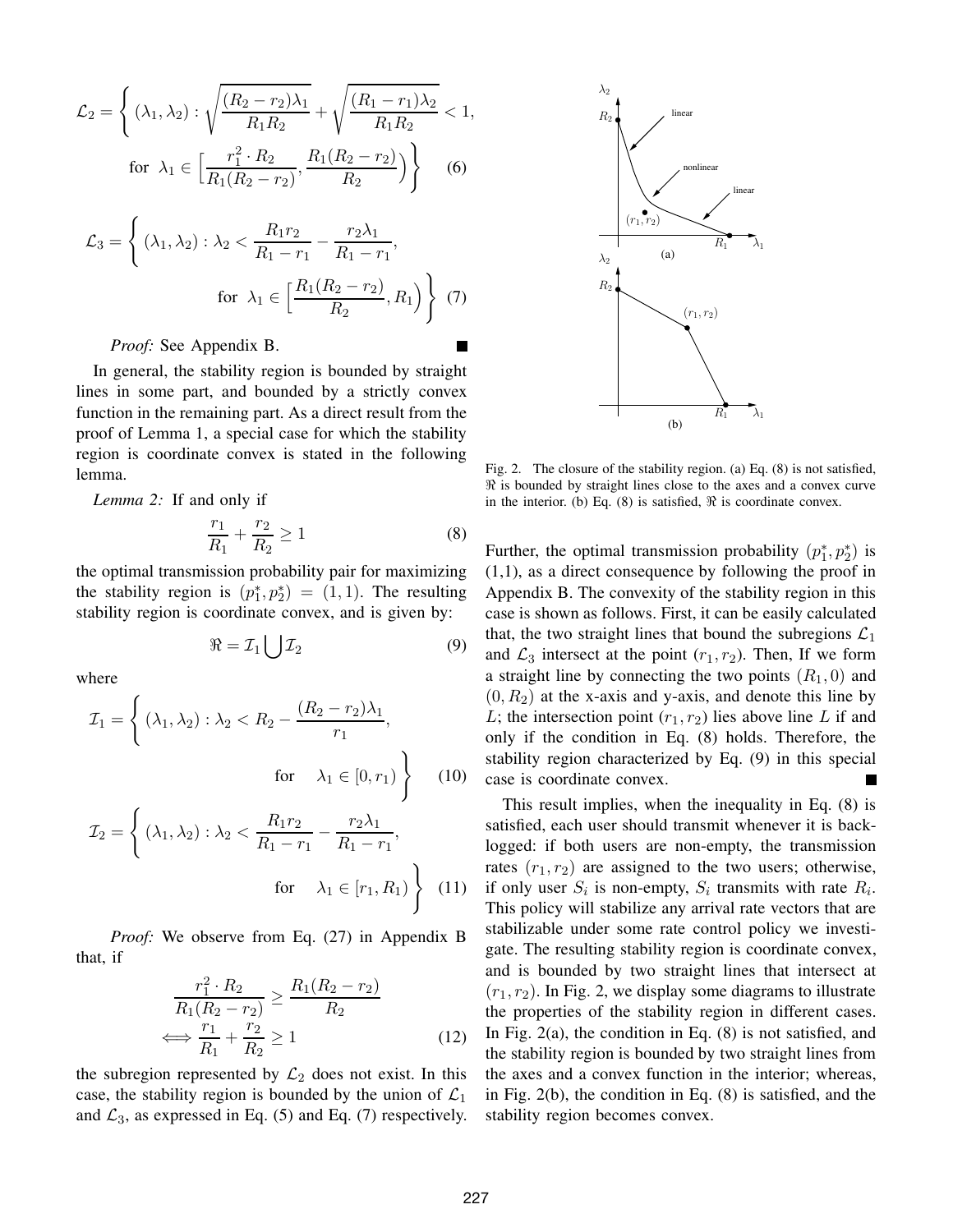In the following part of this paper, we restrict our attention to the case when Eq. (8) is satisfied. Under such channel condition, we obtain some useful result regarding the delay issue.

#### IV. MINIMUM DELIVERY TIME POLICY

In the previous section, we establish the optimal rate allocation policy that yields the maximum stability region under the condition expressed in Eq. (8). However, a policy that is throughput-optimal does not guarantee optimal delay performance. For example, the backpressure algorithm introduced in [11] was proved to achieve the maximum stability region in a relatively general network model, but it can have poor delay performance. In this section, we focus our attention on the scenario where initially there are source data queued at the users but there are no new arrivals after slot  $n = 0$ ; the objective is to minimize the total time to empty both users' queues. We will show that the minimum delivery time policy in our problem has a similar property as the Queue Proportional Scheduling (QPS) policy studied in [6], [7]. In those works, the authors worked on the Gaussian broadcast channels, and the control space for all feasible transmission rates is the Shannon capacity region. In [6], the QPS policy was shown to achieve the maximum stability region; in [7], the QPS policy was shown to minimize the total delivery time. In the following theorem, we provide the minimum delivery time policy in our multi-access channel.

*Theorem 2:* Denote by  $\mathbf{q_0} = (q_1, q_2)$  the initial queue size vector at users  $S_1$  and  $S_2$ . When the condition in Eq. (8) is satisfied, the minimum delivery time policy is described as follows:

1) if

$$
\frac{q_2}{q_1} \ge \frac{r_2}{r_1} \tag{13}
$$

the optimal policy is to allocate the rates  $(r_1, r_2)$  to the users with probability  $p = \frac{q_1 R_2}{q_1 R_2 + q_2 r_1 - q_1 r_2}$ , and allocate the rates  $(0, R_2)$  with probability  $1 - p =$  $q_2r_1-q_1r_2$  $\frac{q_2r_1-q_1r_2}{q_1R_2+q_2r_1-q_1r_2}$  until one queue is emptied, after which the policy serves the backlogged user  $S_i$ with rate  $R_i$ ;

2) otherwise, that is, if

$$
\frac{q_2}{q_1} < \frac{r_2}{r_1} \tag{14}
$$

the optimal policy is to allocate the rates  $(r_1, r_2)$  to the users with probability  $p' = \frac{q_2 R_1}{q_2 R_1 + q_1 r_2 - q_2 r_1}$ , and allocate the rates  $(R_1, 0)$  with probability  $1-p' =$  $q_1r_2-q_2r_1$  $\frac{q_1r_2-q_2r_1}{q_2R_1+q_1r_2-q_2r_1}$  until one queue is emptied, after which the policy serves the backlogged user  $S_i$ with rate  $R_i$ .

*Proof:* First, we note that to compare the total delivery time of different policies, it is equivalent to compare the average allocated rates to the two users. Suppose that the total delivery time of a policy is  $T$ , then the average allocated rate vector is given by  $\mathbf{R}_{Avg} = \mathbf{q_0}/T$ . As we have stated above, the set of all possible allocation rates in each time slot is  $\{(R_1, 0), (r_1, r_2), (0, R_2)\}\$ . When the condition in Eq. (8) is satisfied, the union of all average allocated rates coincides with the maximum achievable stability region expressed by Eq. (9), which is coordinate convex. Hence, the average allocated rate vector must be inside the stability region, that is,  $\mathbf{R}_{Avg} \in \mathcal{R}$ . Then, we show that the average allocated rate vector of the optimal policy must lie on the boundary of  $\Re$ . The argument is simple: suppose that the average allocated rate vector  $(d_1, d_2)$  of the optimal policy is not on the boundary but in the interior, we can always find rate vector  $(d_1)$  $\big( \begin{matrix} 1', d'_2 \end{matrix} \big)$ on the boundary with  $d'_1 > d_1$  and  $d'_2 > d_2$ , then a different policy with average allocation rates  $(d_1)$  $'_{1}, d'_{2})$ must have better performance. Finally we can show that the optimal policy must empty the two queues using the same expected time. This can be proved as follows: without loss of generality, we select a different policy that empties  $S_1$ 's queue first, then the average rate allocated to user  $S_1$  must be increased, at the expense of decreasing the rate allocated to user  $S_2$ . As a result, the queue at  $S_2$  needs more time slots to empty, and the total delivery time is determined by the queue that is emptied last. Therefore, under the optimal policy, the two queues are emptied with the same expected time; and a policy with such property yields the average allocation rate vector proportional to the initial queue size vector.

Consequently, the explicit characterization of the optimal policy depends on the initial queue sizes. If  $q_2/q_1 \ge r_2/r_1$ , the initial queue size vector  $(q_1, q_2)$ falls inside the semi-infinite triangle (I) as illustrated by Fig. 3(a), and the optimal policy has the average allocation rates  $(l_1, l_2)$  as indicated in Fig. 3(a). To achieve this rate pair, the policy selects the rates  $(r_1, r_2)$ with probability p, and selects the rates  $(0, R_2)$  with probability  $1-p$ ; after simple calculation the probability p is as given in Theorem 2. Otherwise, if  $q_2/q_1 < r_2/r_1$ and the initial queue size vector falls inside the region (II) as shown by Fig. 3(b), a parallel statement can be made. In case a queue is emptied first, we allocate the maximum supportable rate to the remaining queue until it is emptied.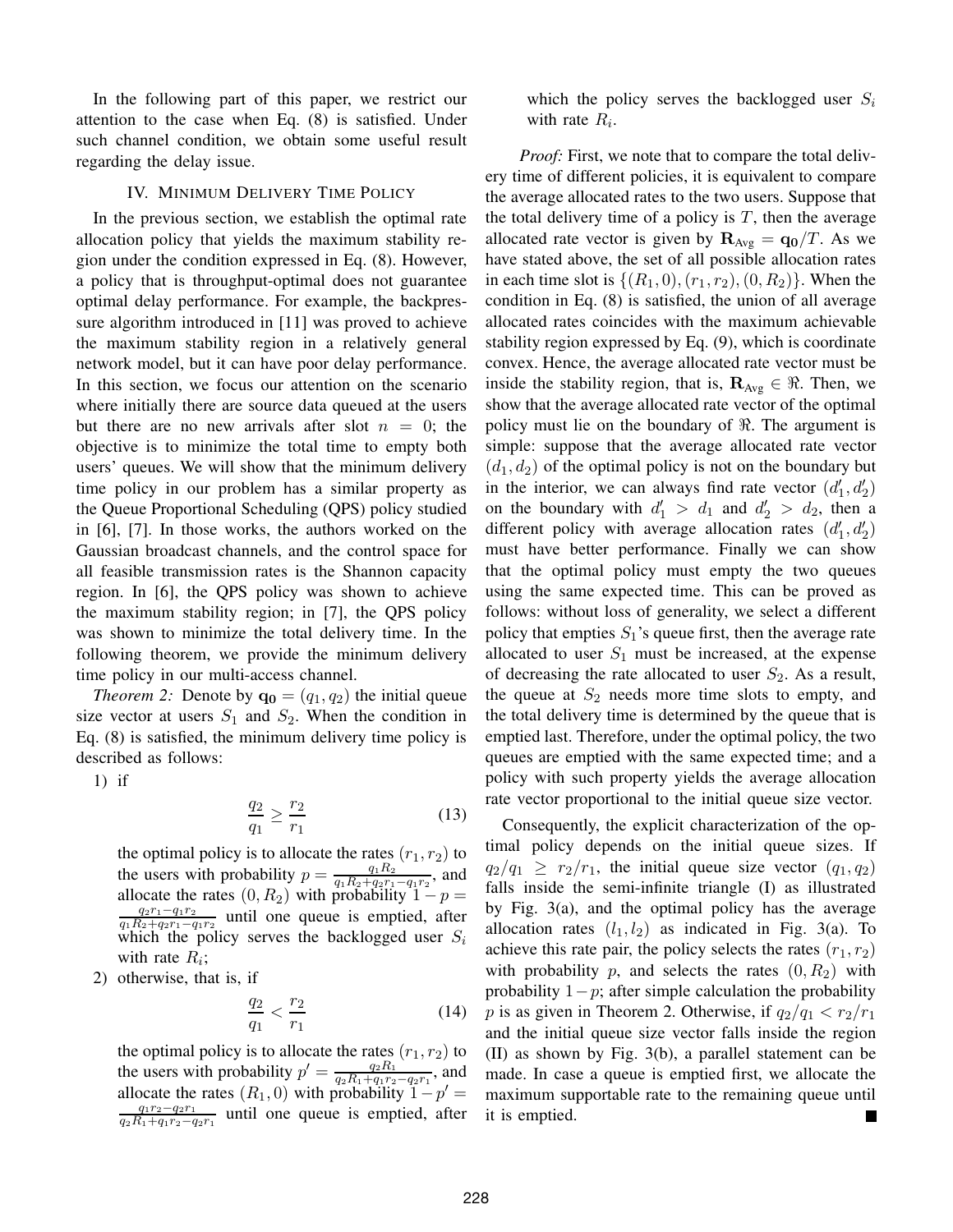

Fig. 3. The average allocation rates of the optimal policy to minimize the total delivery time. (a) Condition (13) holds,  $(q_1, q_2)$  is inside region (I). (b) Condition (14) holds,  $(q_1, q_2)$  is inside region (II).

Although it has been proved that, when the condition  $r_1$  $\frac{r_1}{R_1} + \frac{r_2}{R_2}$  $\frac{r_2}{R_2} \geq 1$  holds, the transmission policy with transmission probability 1 for both users is optimal for the stable throughput, in the sense that it can stabilize any arrival rate vector that is inside the stability region. Here we show that, under the same condition, such policy does not drain the queues within the shortest time among all policies; and the minimum delivery time policy is the one described in Theorem 2 which takes into account the initial traffic demand in both queues. It will be more interesting to address the minimum average delay policy, which minimizes the average total time experienced by all bits in the system when there are random arrivals to the users. The minimum average delay problem appears to be challenging even in our two-user multiple access channel model, where both users are allowed to transmit simultaneously, though at a lower rate. This investigation is left to the future work.

#### V. CONCLUSION

We studied the rate allocation problem in a multiaccess channel. Instead of using the Shannon capacity rate at the network layer, the transmission rates are selected from a finite, discrete set in which the rates are achievable in a finite time slot. Under a class of partially distributed transmission policies, we first characterized the stability region in terms of bits/slot. Then, the optimal policy for achieving the maximum stability region under a certain channel condition was determined, and the resulting stability region was shown to be coordinate convex. Finally, the minimum delivery time problem was investigated in our channel model. Under the same condition for a convex stability region, we explicitly characterized the optimal policy that empties the users' queues in minimum time. The minimum delivery time policy was shown to drain the queues with the same expected time. A related problem to investigate after this work is the minimum average delay policy with random arrivals. There are many other possible directions for the future work, for example, the consideration of the rate allocation policies when there is no coordination between the users; it is also possible to generalize the channel model to the non-stationary time-varying channel.

#### APPENDIX A A PROOF OF THEOREM 1

We first find the stability region  $\Re(p_1, p_2)$  for a fixed transmission probability pair  $(p_1, p_2)$ . Tow parallel dominant systems  $\mathcal{M}^i$  ( $i \in \{1, 2\}$ ) are constructed in the following way:

- In the dominant system  $\mathcal{M}^1$ , user  $S_1$  transmits dummy bits with probability  $p_1$  if it is empty, while user  $S_2$  acts the same as in the original system.
- In the dominant system  $\mathcal{M}^2$ , user  $S_2$  transmits dummy bits with probability  $p_2$  if it is empty, while user  $S_1$  acts the same as in the original system.

The arrival processes, the channel model, the transmission and reception processes and all other assumptions remain unaltered in the dominant systems. As already established in [9], the transmission of dummy bits has no contribution to the throughput but causes unnecessary interference; hence, the dominant system stochastically dominates the original system in the sense that the queue sizes in the dominant system are not smaller than the corresponding queue sizes in the original system. It thus implies that the stability of the dominant systems is sufficient for the stability of the original system.

Then we analyze the stability conditions with respect to each dominant system. In system  $\mathcal{M}^1$ , user  $S_1$  always attempts to transmit with probability  $p_1$ , regardless of its queue state. Therefore, user  $S_2$  experiences an average service rate of  $p_2p_1r_2 + p_2(1 - p_1)R_2$ . This is because: if  $S_1$  decides to transmit, which occurs with probability  $p_1$ ,  $S_2$  is able to transmit with rate  $r_2$ ; otherwise, if  $S_1$ decides not to transmit with probability  $1 - p_1$ ,  $S_2$  is able to transmit alone with rate  $R_2$  to the destination. And if  $S_2$  is backlogged, it will attempt to transmit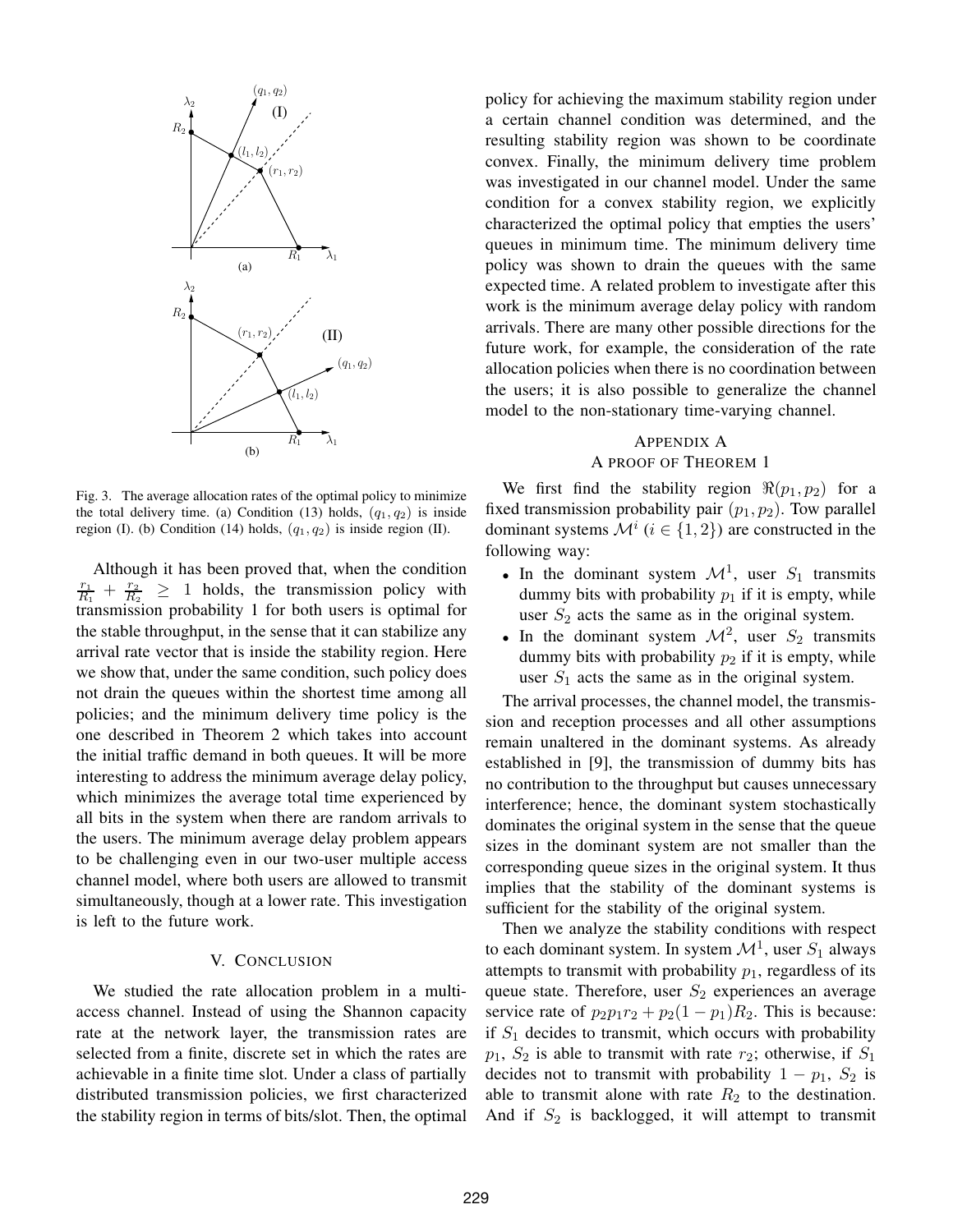with probability  $p_2$ . Hence, the service rate for  $S_2$  in system  $\mathcal{M}^1$  takes an average of  $p_2p_1r_2 + p_2(1-p_1)R_2$ . For each single queue, according to Loynes' Theorem, if the arrival and service processes of a queue are jointly stationary, the queue is stable if and only if the average arrival rate is less than the average service rate. Therefore, the queue at  $S_2$  is stable if and only if:

$$
\lambda_2 < p_2 p_1 r_2 + p_2 (1 - p_1) R_2
$$
\n
$$
= p_2 R_2 - p_1 p_2 (R_2 - r_2) \tag{15}
$$

Now we analyze the stability condition of the queue at  $S_1$ . The service process of  $S_1$  depends on the state of  $S_2$ 's queue. When  $S_2$  is not empty,  $S_2$  will decide to transmit with probability  $p_2$ , in this case,  $S_1$  is only able to deliver  $r_1$  bits to the destination; otherwise, if  $S_2$ decides not to transmit,  $S_1$  is able to transmit with rate  $R_1$ . On the other hand, when  $S_2$  is empty,  $S_1$  can always transmit with rate  $R_1$ . As a result, the average service rate of  $S_1$  should be calculated as

$$
\mu_1 = p_1 \left\{ \mathbf{P} \left[ q_2 \neq 0 \right] (p_2 r_1 + (1 - p_2) R_1) + (1 - \mathbf{P} \left[ q_2 \neq 0 \right]) R_1 \right\}
$$
(16)

Since the queue at  $S_2$  is a discrete-time M/M/1 queue, the stationary probability that the queue is not empty is  $\mathbf{P}\left[q_2\neq 0\right]=\frac{\lambda_2}{\mu_2}=\frac{\lambda_2}{p_2R_2-p_1p_2(R_2-r_2)}$ ; by substituting this into Eq. (16), we can obtain the average service rate of  $S_1$ , with which we can determine the stability condition of  $S_1$  by Loynes' Theorem. The queue at  $S_1$  is stable if and only if:

$$
\lambda_1 < p_1 R_1 - \frac{p_1 (R_1 - r_1)}{R_2 - p_1 (R_2 - r_2)} \lambda_2 \tag{17}
$$

Hence, the dominant system  $\mathcal{M}^1$  is stable if and only if the queues at both  $S_1$  and  $S_2$  are stable; and its stability region, denoted by  $\Re_1(p_1, p_2)$ , is as shown in Eq. (2).

By following a parallel argument for system  $\mathcal{M}^2$ in which user  $S_2$  transmits dummy bits, the stability region of  $\mathcal{M}^2$ , denoted by  $\Re_2(p_1, p_2)$ , is characterized by Eq. (3) in Theorem 1.

We know from the stochastic dominance argument that, the stability of the dominant systems implies the stability of the original system. That is, the stability region of the original system  $\Re(p_1, p_2)$  is lower-bounded by  $\bigcup_{i=1,2} \Re_i(p_1, p_2)$ , so we have  $\Re(p_1, p_2) \supseteq \bigcup_{i=1,2} \Re_i(p_1, p_2)$ . Then we proceed by arguing that the boundary of the original system indeed *coincides* with the boundary of the dominant systems, which is  $\Re(p_1, p_2) = \bigcup_{i=1,2} \Re_i(p_1, p_2)$ . Consider system  $\mathcal{M}^1$  where  $S_1$  continues to transmit dummy bits when it is empty, given that  $\lambda_2 < p_2 R_2 - p_1 p_2 (R_2 - r_2)$ , for those  $\lambda_1$  that  $S_1$ 's queue is stable in the dominant system, the corresponding queue is also stable in the original system; conversely, for those  $\lambda_1$  which makes the queue at  $S_1$  unstable in the dominant system,  $S_1$ never empties and hence  $S_1$  always attempts to transmit source bits with probability  $p_1$ . We observe that as long as  $S_1$  never empties, the dominant system  $\mathcal{M}^1$  and the original system behave the same. Therefore, we see that at saturation, the two systems are "indistinguishable". A similar "indistinguishability" argument can be applied to system  $\mathcal{M}^2$ . Thus we conclude that  $\Re(p_1, p_2)$  is equal to  $\bigcup_{i=1,2} \Re_i(p_1, p_2)$ . Once the stability region for a fixed transmission probability pair  $(p_1, p_2)$  is found, the stability region for the system is the union of all such regions as  $(p_1, p_2)$  varies over  $[0, 1]^2$ . This concludes the proof of Theorem 1. H.

#### APPENDIX B

#### A PROOF OF LEMMA 1

Since we have obtained the stability region for a fixed probability pair  $(p_1, p_2)$  in Theorem 1, we can utilize the constrained optimization technique as in [10] to derive the closure of the stability region. To do this, for a fixed  $\lambda_1$ , we maximize  $\lambda_2$  as  $(p_1, p_2)$  varies over  $[0, 1]^2$  where  $\lambda_1$  and  $\lambda_2$  are constrained by the conditions in Eq. (2) and Eq. (3).

By replacing  $\lambda_1$  with x and  $\lambda_2$  with y, the boundaries of the stability region given by Eq. (2) and Eq. (3) can be written as:

$$
x = p_1 R_1 - \frac{p_1 (R_1 - r_1) y}{R_2 - p_1 (R_2 - r_2)}
$$
\n(18)

for 
$$
0 \le y < p_2 R_2 - p_1 p_2 (R_2 - r_2)
$$
 (19)

and

$$
y = p_2 R_2 - \frac{p_2 (R_2 - r_2)x}{R_1 - p_2 (R_1 - r_1)}
$$
(20)

for 
$$
0 \le x < p_1 R_1 - p_1 p_2 (R_1 - r_1)
$$
 (21)

First we consider the constrained optimization problem suggested by Eq. (20) as:

$$
\max_{p_2 \in [0,1]} y = \max_{p_2 \in [0,1]} \left( p_2 R_2 - \frac{p_2 (R_2 - r_2) x}{R_1 - p_2 (R_1 - r_1)} \right) (22)
$$

Differentiating with respect to  $p_2$  gives:

$$
\frac{dy}{dp_2} = R_2 - \frac{R_1(R_2 - r_2)x}{(R_1 - p_2(R_1 - r_1))^2}
$$
(23)